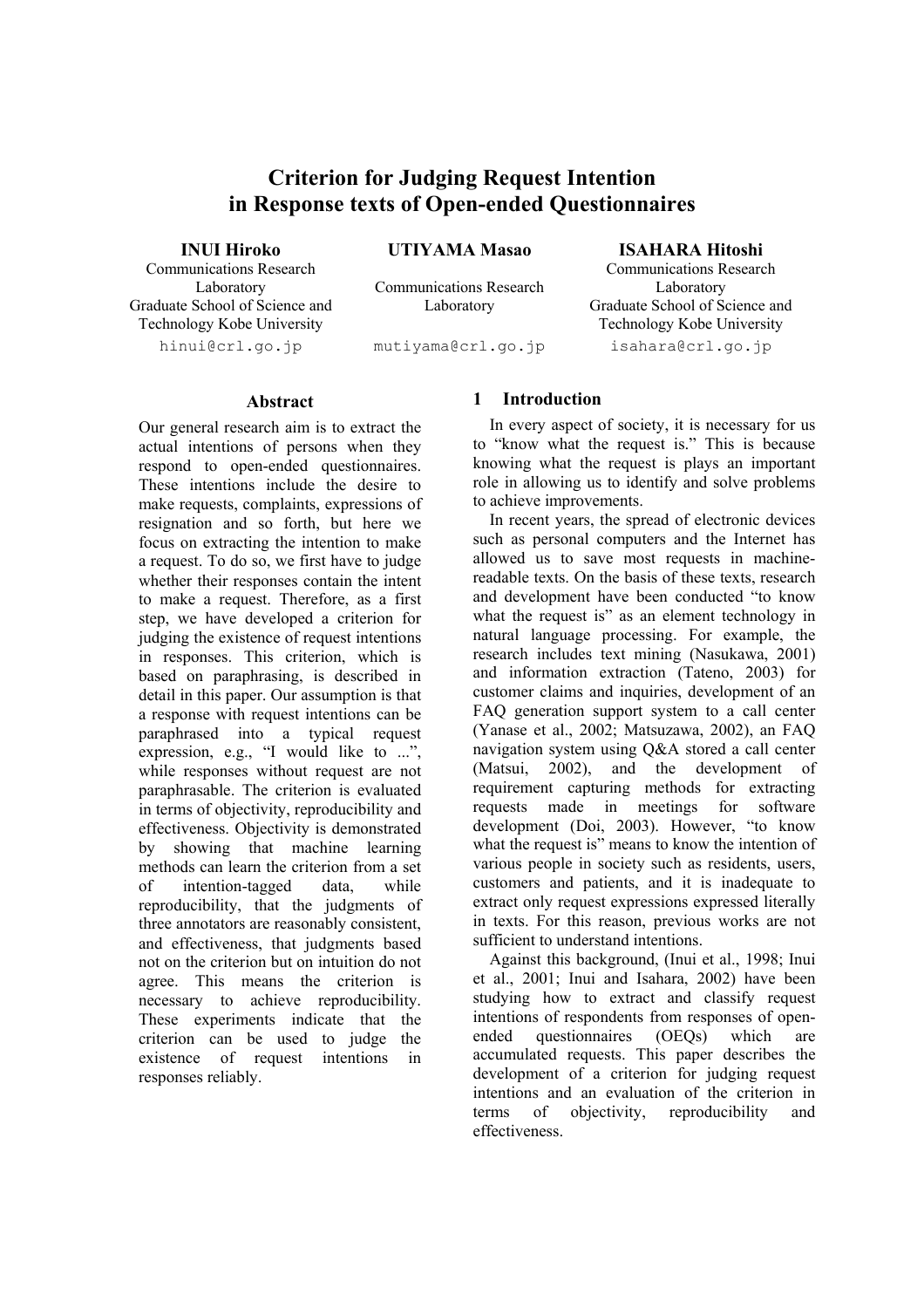#### **2 Development of the criterion for judging request intentions**

#### **2.1 Problems of an existing theory of modality**

Response texts of OEQs are the focus of attention as data for text mining. Researchers have tried to extract various types of information from those texts (Lebart et al., 1998; Li and Yamanishi, 2001; Osumi and Lebart, 2000; Takahashi, 2000). However, they have mainly used only keywords (mostly nouns) as the basic units of extraction. If only the characteristic key words are analyzed with regard to sentences such as "Company A's beer tastes good," "Company A's beer does not seem to taste good," and "Company B's beer tastes better than company A's," the attention is directed toward "company A/company B/beer/tastes/good," and it is not possible to differentiate the meaning of the passages.

Because of this, as (Toyoda, 2002) points out, text mining in the future needs to treat modality, which often changes the meaning of the sentences completely. Two separate studies (Inui et al., 1998; Morohashi et al., 1998) have tried to process texts using words like auxiliary verbs and auxiliary verb equivalents as modality information. The modality information focused on in both studies, however, is grammatical expressions that have been accepted in a previous Japanese language study. Therefore, it is not possible to mechanically interpret requests and questions displayed by respondents, speakers and writers if they don't contain an auxiliary verb or an auxiliary verb equivalent.

In Japanese language syntax, modality is defined as the intention of the writer that is represented by grammatical expressions expressed grammatically (Nitta and Masuoka ed., 1989) and typically appears in the form of particles and auxiliary verbs in the sentence structure. Although previous text mining has focused on these expressions, modality does not always appear in the forms of grammatical expressions, and other expressions are more frequently used in real world texts. Thus, processing only those grammatical expressions listed so far is not sufficient for extracting intentions, and it is necessary to have a wide coverage of modality that expresses intentions.

#### **2.2 Criterion to judge request intentions using paraphrasing**

Surveyors try to know request intentions on the respondents through questionnaires, and respondents try to convey their request intentions to surveyors by responding to questionnaires. Therefore, it is important to establish a method that can extract the request intentions of the respondents based on the expressions given in the response texts. In this section, we propose a criterion to judge the existence of request intentions.

First, we will analyze the request expressions deductively. Native Japanese speakers can recognize expressions such as *te-hoshii* (would like you to), *te-moraitai* (would like you to), *te-kudasai*  (please do) and *te-kure* (do) as request. These are linguistically called direct request expressions



**Fig. 1 Layers to judge expressions of requests** 

**Fig. 2 Criterion to judge request intentions**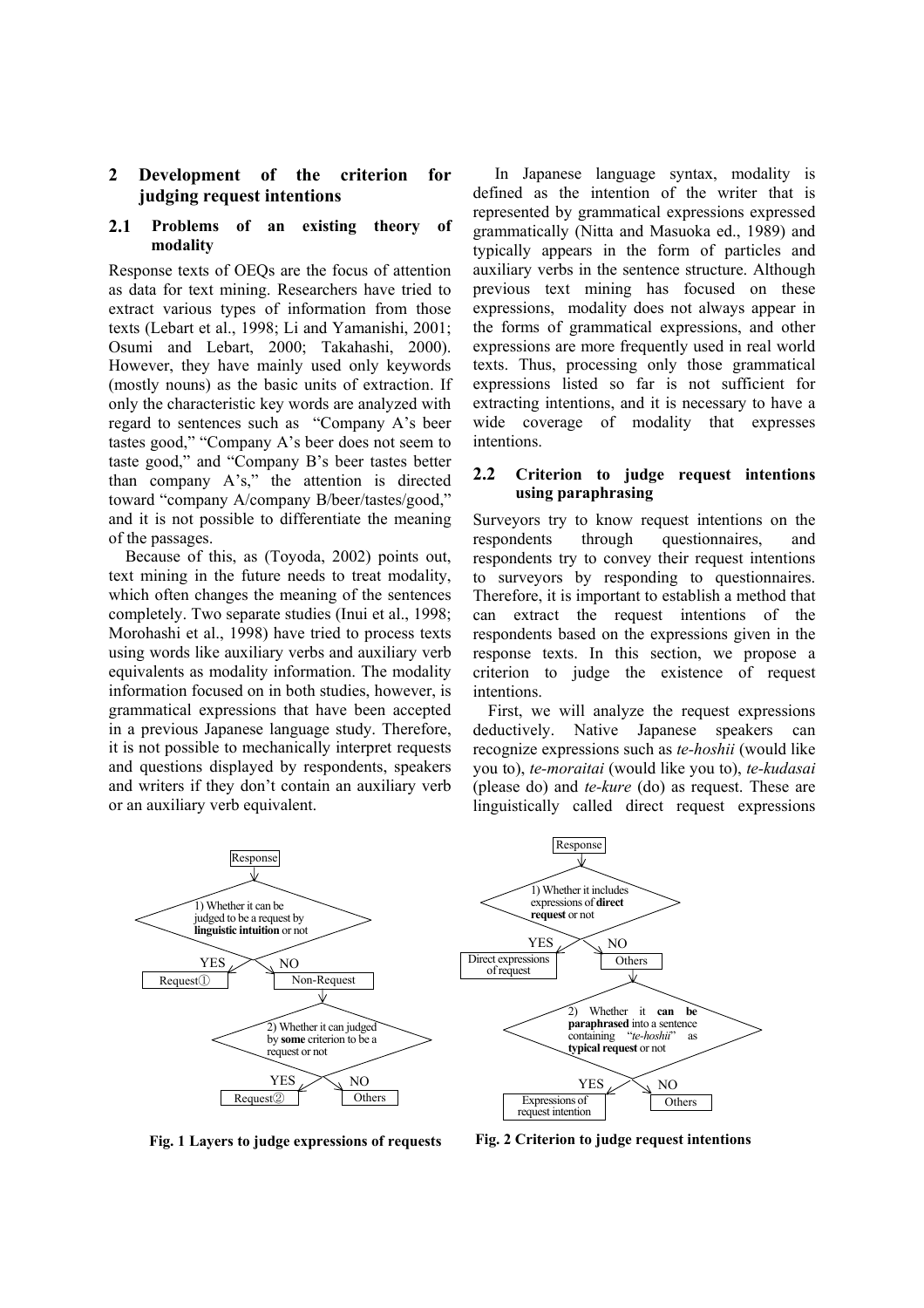(NIJLA, 1960) and able to indicate request intentions. Especially, *te-hoshii* is a typical request expression.

In other words, these direct request expressions are a clue to understand that there is a request intended. This recognition process is equivalent to the first judgment in Fig.1, that is, "whether a response can be judged to be a request by linguistic intuition or not." We regarded this as the first level criterion to judge request intentions. It corresponds to the first level in Fig.2, the intent of which is equal to judge whether the response includes a direct request expression or not.

Second, we consider the case that a response does not contain a direct request expression. In this case, non-requests in Fig.1 may be judged as requests. For example, based on the relation with surveyors, respondents and the situation, "Guardrails should be built along sidewalks of heavily congested roads" and "Building ecofriendly roads is important" can be interpreted as "We want guardrails along the sidewalks" and "We want you to think about the environment." However, the interpretation is due to "some" implicit criterion as shown in the second judgment in Fig. 1. As the implicit criterion depends on the judges, it is possible that the judgments differ<sup>1</sup>. This means that the results of the judgment, namely request ② in Fig. 1, are not re-created consistently. Therefore, the second judge in Fig.1 is not reproducible.

Consequently we attempted to manifest the implicit criterion as an explicit criterion to judge the existence of request intentions. This manifestation is the criterion "whether a response can be paraphrased into a sentence containing *tehoshii* as a typical request expression or not" as the second judge in Fig. 2. As this criterion is explicit, the judgment of the criterion does not depend on the judges and agree consistently. Therefore, the second judge in Fig.2, namely the proposed criterion is reproducible and the results of the judgment, namely the expression of request intentions in Fig.2 is re-created consistently<sup>2</sup>.

As mentioned above, we propose a criterion for judging request intentions by paraphrasing a response sentence into a typical request sentence

 $\overline{a}$ 

contained *te-hoshii*. In Section 3, we evaluate the proposed criterion by a single judge analytically and objectively. In Section 4, we evaluate the results of experiments conducted by different judges from the viewpoint of reproducibility and effectiveness. These evaluations enable to demonstrate that the criterion, namely paraphrasing is an important method to determine the intentions independent of variety of surface expressions and differences among individual judgments.

#### **3 Evaluation by a single judge**

#### **3.1 Analysis of response texts**

Using the proposed criterion described in Section 2.2, we analyzed and classified response sentences manually according to two considerations: (1) if they include direct request expressions such as *tehoshii* and *te-moraitai*; and (2) if it is possible to paraphrase them into a sentence ending with *tehoshii*. To make the judgment for (1), we used request expressions listed by (Morita and Matsui, 1989).

|                                              | Expressions of  | Paraphrase   | Out of 3000 |  |
|----------------------------------------------|-----------------|--------------|-------------|--|
|                                              | direct requests |              | sentences   |  |
|                                              | Included        | Possible     | 547         |  |
| 2                                            | Included        | Not possible |             |  |
| 3                                            | Not included    | Possible     | 1190        |  |
| 4.                                           | Not included    | Not possible | 1252        |  |
| <b>Table 1 Results of applying criterion</b> |                 |              |             |  |

# **for judging request intentions3**

The analysis data are part of the response texts of OEQs carried out to make the best use of the opinions of the citizens in future road planning (Voice report, 1996). The original OEQ corpus contains a total of 35,674 respondents and 113,316 opinions. The analysis data comprised 3,000 sentences sampled at random after separating the plural sentences contained in the response text into single sentences. The criterion in Section 2.2 was used and the results are shown in Table 1.

Line ① in Table 1 includes sentences with direct request expressions such as *te-hoshii*, *te-kudasai* and *te-kure*. All of these could be paraphrased into *te-hoshii* and accounted for about 20% of the 3,000 sentences. Line ② includes direct request expressions that could not be paraphrased because they were used in quotations. These examples are exceptional. Expressions in line ③ correspond to

<sup>1</sup> This is demonstrated by the results of the experiment described in Section 4.2.

 $2$  This reproducibility is described in detail in Section 4.1.

<sup>&</sup>lt;sup>3</sup> Eight sentences were excluded from Table 1 because they were ambiguous out of contexts.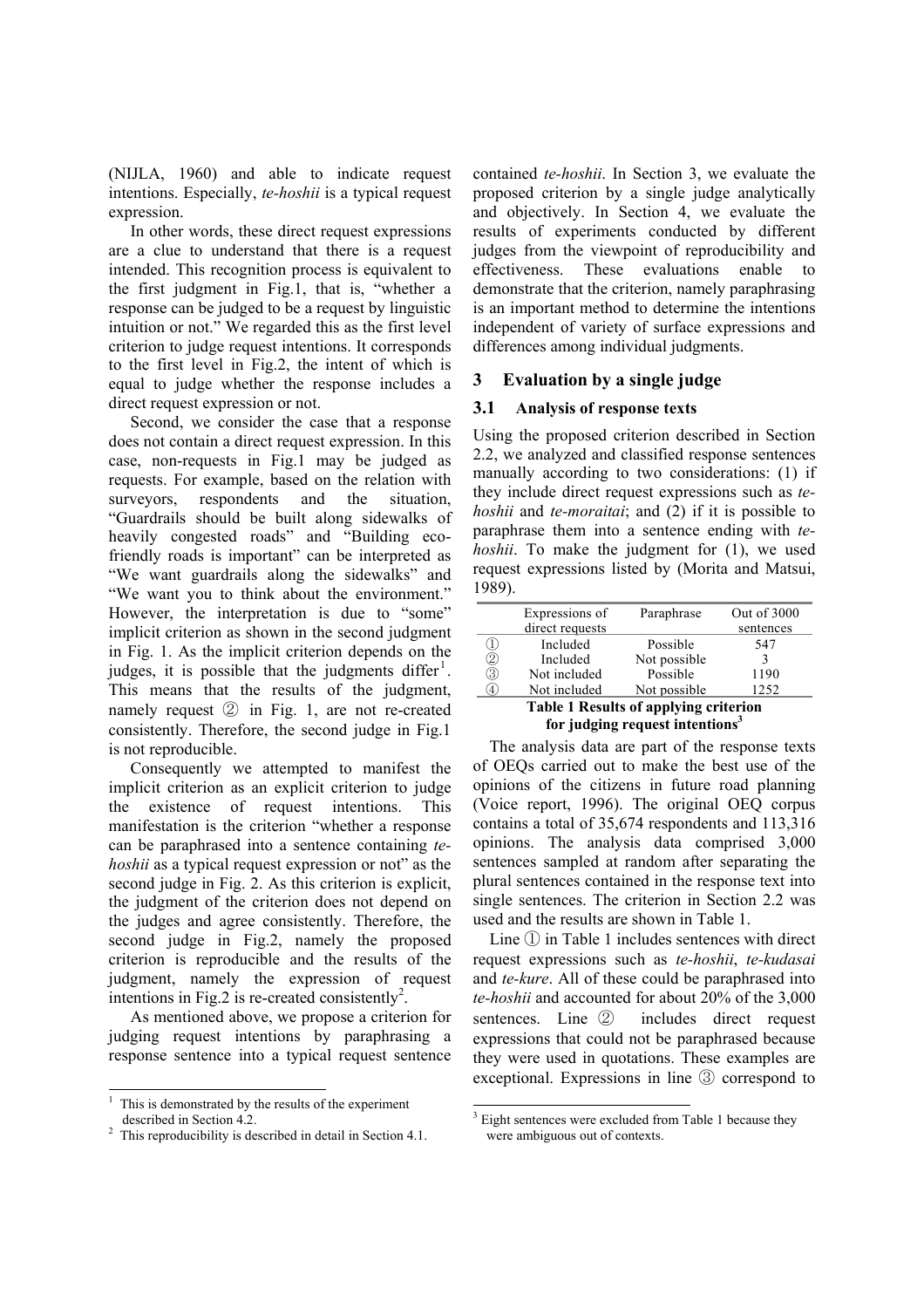| Type of POS   | Types of form of expression                                            | Example Sentence                                     |
|---------------|------------------------------------------------------------------------|------------------------------------------------------|
| End-form in   | -見やすくする(maketo do) /-取り締まる                                             | 緑地帯を多くし、標識をわかりやすく見やすくす                               |
| verbs and     | $(control)$ etc.                                                       | 2. (Increase greenbelt and make it easier to see     |
| adjectives    |                                                                        | signposts)                                           |
| Used as noun  | -確保(secure)/-整備(equipment) etc.                                        | 駐車場の確保。(Secure car parks)                            |
| Predicates    | -を etc.                                                                | 老人や子供や障害者の立場での道づくりを。(Road                            |
| abbreviated   |                                                                        | building from the standpoint of the elderly.         |
|               |                                                                        | children, and the disabled)                          |
| Verbs and     | -を求める (seek)/-に期待する (expect)/-願い                                       | 障害者、老人、子供、立場の弱い者が優先して通れ                              |
| adjectives of | たい (desire)/-が望ましい (is desirable)/-が望                                  | る道が望まれる。(Roads and streets that give                 |
| expectation   | まれる (is desired)/-を望む (desire)/-を要望す                                   | priority to the disabled, the elderly, children, and |
| and desire    | $\delta$ (request) etc.                                                | the weak are desirable)                              |
| Nouns for     | $\leq$ attribute: <i>emergency</i>                                     | 地方に高速道を建設するのもいいけど、渋滞箇所を                              |
| judging value | -が急務である (matter of urgency) /-が最優先                                     | 整備していくことが先決ではないか。(It is all right                    |
|               | だ(first priority)/-が先決だと思う(think that                                  | to build expressways in provincial areas, but why    |
|               | the first thing to do) etc.                                            | can't improving congested places come first?)        |
|               | $\leq$ attribute: <i>importance</i>                                    | 停車のマナーの徹底も大事な問題だと思います。(I                             |
|               | -が重要だ (is important) /-も大事な問題だと思                                       | think that the important matter is to make the       |
|               | $\tilde{O}$ (think that it is also an important matter) /- $\tilde{O}$ | manner of stopping vehicles thorough)                |
|               | 大切だ (is important)/-が大切だろう(should                                      |                                                      |
|               | be important) /-が理想 (that is ideal) etc.                               |                                                      |
|               | $\leq$ attribute: <i>necessity</i>                                     | 道づくりには、地権者の協力が不可欠です。                                 |
|               | -ことも必要である (it may also be necessary)                                   | (Cooperation of landowners is indispensable in       |
|               | /-の必要を感じる (feel the necessity for)/-が不                                 | road building)                                       |
|               | 可欠だ(is indispensable) etc.                                             |                                                      |

#### **Table 2 Expressions of requests and intention obtained by using the criterion for judging request intentions**

expressions of request intentions in Fig.2 in Section 2.2. These expressions are shown in Table 2. Line ④ includes non-request expressions.

Table 2 shows various forms of expressions based on parts of speech (POS), i.e., verbs, nouns and adjectives, that have not been considered acceptable as modality expressions, even though they are paraphrasable by *te-hoshii*, and thus they are request expressions. As described in Section 2.1, several studies have been made on modality in terms of particles, auxiliary verbs, and auxiliary verb equivalents. However, little attention has been given to other POS in this regard. This is because modality expressions have been primarily connected with the grammatical elements such as auxiliary verbs in syntax. However, Table 2, which lists expressions of request intentions, shows that verbs, nouns and adjectives are actually also important elements that express modality.

Previous works that aim to extract requests have used pattern matching methods, and patterns that mainly consist of the direct request expressions corresponding to ① in Table 1. However, the results of manual analysis for paraphrasability shown in Table 2 indicate that using the proposed criterion enables many expressions of request intentions to be extracted from responses. In addition, we found a tendency for the number of expressions of request intentions direct request expressions, as shown in Table 1. In this section,

we have provided explanation for the coverage of the criterion by analyzing response texts.

#### **3.2 Evaluation of objectivity through machine learning methods**

This section shows that the possibility of paraphrasing is learnable by machine learning methods. The data for the machine learning methods were tagged by the expert that analyzed the data in Table 1. Our assumption is that if machine learning methods can learn the paraphrasability from the data, then the data are said to have been tagged consistently enough to be mechanically learnable. This indicates that the criterion proposed in Section 2 is objectively applicable to tag data.

#### **Machine learning methods**

We use two machine learning methods in this section. They are maximum entropy method (ME) (Beger et al. 96) and support vector machine  $(SVM)$  (cristianini00)<sup>4</sup>, both of which have been shown to be quite effective in natural language processing.

The task of a machine learning method is to make a classifier that can decide whether a response is paraphrasable by *te-hoshii* or not. A response *X* is tagged *possible* if it is paraphrasable

 <sup>4</sup> We used maxent (http://www.crl.go.jp/jt/a132/

members/mutiyama/software.html) for ME learning and TinySVM(http://cl.aist-nara.ac.jp/~taku-ku/software/TinySVM/) for SVM learning.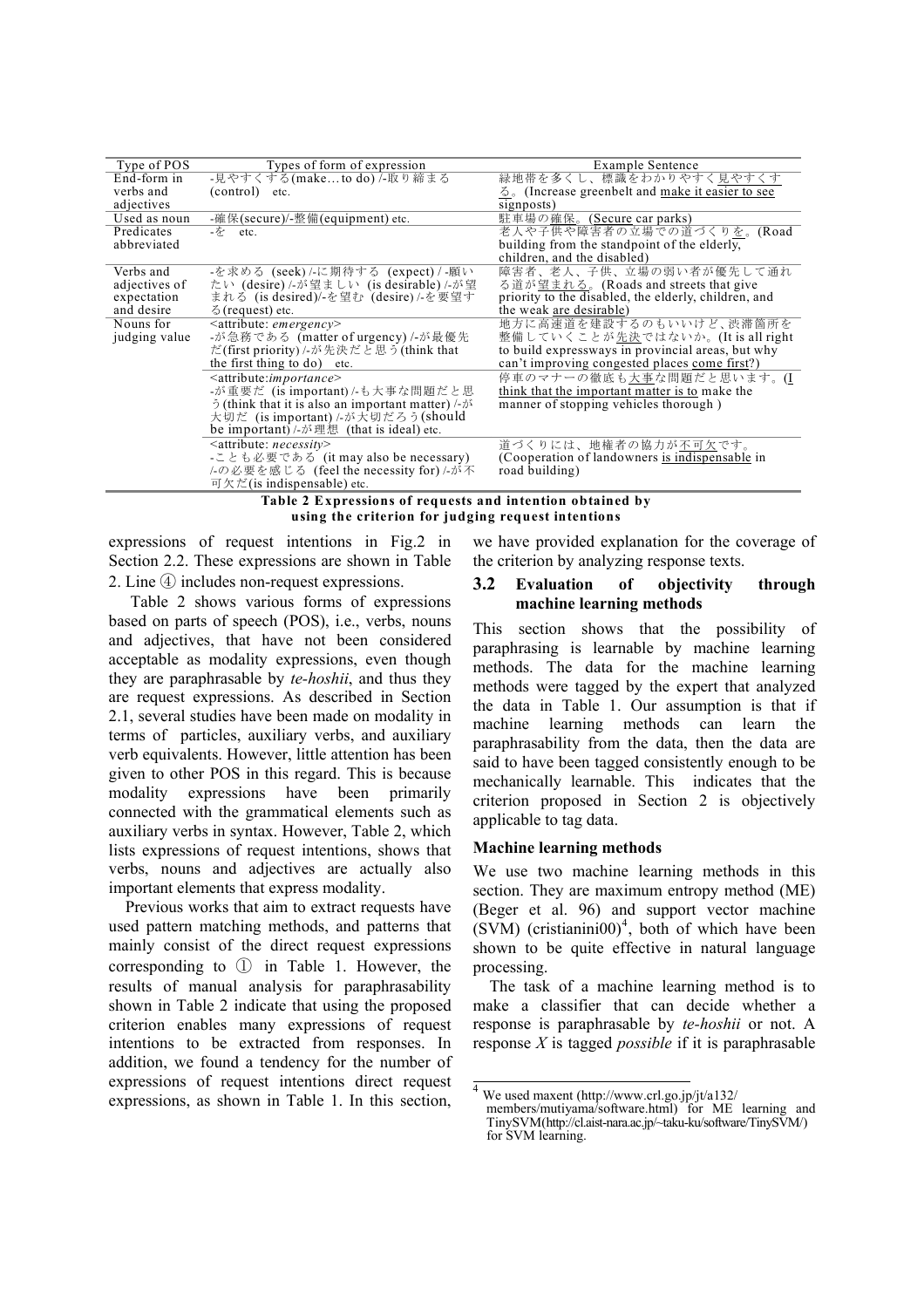and *impossible* if not. *X* is represented by a feature vector  $x = [x_1, x_2, \dots, x_l]$  where

$$
= \begin{cases} 1 & \text{if } X \text{ has feature } i \\ 0 & \text{otherwise} \end{cases}
$$

Given training data, a machine learning method produces a classifier that outputs *possible* or *impossible* according to a given feature vector. We omit the details of ME and SVM. Readers are referred to the above references.

We will compare three sets of features,  $F_1$ ,  $F_2$ and  $F_3$ , in the experiments below.  $F_1$  consists of word 1-grams, *F*2, 1-grams and 2-grams, and *F*3, word 1-grams, 2-grams and 3-grams. For example, let *X* be a response consisting of a word sequence<sup>5</sup>  $w_1, w_1, \ldots, w_m$  where  $w_1 = \langle b \rangle$  and  $w_m = \langle e \rangle$ are special symbols representing the beginning and the ending of a response. Let  $S_1$  be the set of 1grams in *X*  $\{w_i | 2 \leq i \leq m-1\}$ , *S*<sub>2</sub>, 2-grams in *X* { *wiwi*+1 |1 ≦ *i* ≦*m*-1} and *S*3, 3-grams in *X*  $\{ w_i w_{i+1} w_{i+2} \mid 1 \leq i \leq m-2 \}.$  The  $F_1, F_2$  and  $F_3$ features contained in *X* are  $S_1$ ,  $S_1 \cup S_2$ , and  $S_1 \cup S_2$ ∪*S*3, respectively.

#### **Experiments**

*xi* =

The data used for the experiments consisted of  $3,001$  responses<sup>6</sup>. The numbers of the responses tagged *possible* and i*mpossible* were 1,944 and 1,057, respectively. We used 10-fold cross validation to evaluate the accuracies of ME and SVM<sup>7</sup>. For each iteration in the cross validation, 8/10 of the data was used for training, 1/10, for parameter adjustment, and 1/10, for testing. The precision, *Pi*, for iteration *i* is

 $P_i$  =  $\frac{$  -  $\frac{1}{2}$  -  $\frac{1}{2}$  total number of answers in the test data number of correctly tagged answers

We define *P* as the mean of the precisions for each iterations, i.e.,  $P = \sum_{i} P_i/10$ . We henceforth call P precision. The precisions of ME and SVM are in Table 3, together with a baseline precision 0.648 (=1944/3001), which was obtained by tagging all the responses *possible*. In the table, the figures in columns "ME" and "SVM" are the precisions of ME and SVM. Line  $F_i$  ( $i=1,2,3$ ) indicates that the precisions in that line were obtained by using  $F_i$  as a feature set. We use one-sided Welch tests to measure the differences between precisions and say "statistically significant" or simply "significant" when the differences were statistically significant at 1% level.

Table 3 indicates that both ME and SVM outperform the baseline by a large margin. The differences were, of course, statistically significant. Therefore, we can conclude that these methods are quite effective in this task.

|             | ME                              | <b>SVM</b> | <b>Baseline</b> |  |  |
|-------------|---------------------------------|------------|-----------------|--|--|
| F1          | 0.892                           | 0.887      | 0.648           |  |  |
| F,          | 0.912                           | 0.909      | 0.648           |  |  |
| $F_{\rm 2}$ | 0.913                           | 0.915      | 0.648           |  |  |
|             | Toble 3 Decoision of MF and CVM |            |                 |  |  |

**Table 3 Precision of ME and SVM** 

This table also indicates that ME and SVM are comparable in precision. The differences of precision were not statistically significant. We next compared the highest precisions in lines  $F_1$ ,  $F_2$ , and  $F_3$ .  $F_1$  was significantly outperformed by both  $F_2$ and  $F_3$ , but there was not a significant difference between  $F_2$  and  $F_3$ . Consequently, we can use either ME or SVM as a machine learning method and  $F_2$  or  $F_3$  as a feature set.

Table 3 demonstrates that we can expect about 91% precision in deciding the paraphrasability by using either ME or SVM. This is a reasonably high precision. Therefore, we can conclude that the criterion proposed in Section 2.2 is sufficiently objective and stable.

#### **4 Evaluation by different judges**

In Section 3, we described the manual analytical evaluation by a single judge and the objective evaluation by machine learning that uses a corpus prepared based on the analytical evaluation. Section 4 refers to experiments carried out by multiple different judges.

#### **4.1 Evaluation of reproducibility: judgment of paraphrasing by multiple judges**

The subjects of this experiment were three male native speakers of Japanese in their twenties who were engineering majors. The experiment was carried out using a total of 24,000 random sentences from the OEQ corpus described in Section 3.1 by applying the criterion proposed in Section 2.2. If a response text included plural sentences, they were separated into single sentences as mentioned in Section 3.1. Of the

 5 We used ChaSen (http://chasen.aist-nara.ac.jp/) to segment an answer into a word sequence.

<sup>&</sup>lt;sup>6</sup> This data was different from the response text analyzed in Section 3.1.

 $\frac{7}{1}$  We used the polynomial kernel for SVM. We tried degrees 1 and 2 *d*=1,2. Since *d*=1 outperformed *d*=2, the results of *d*=1 are in Table 3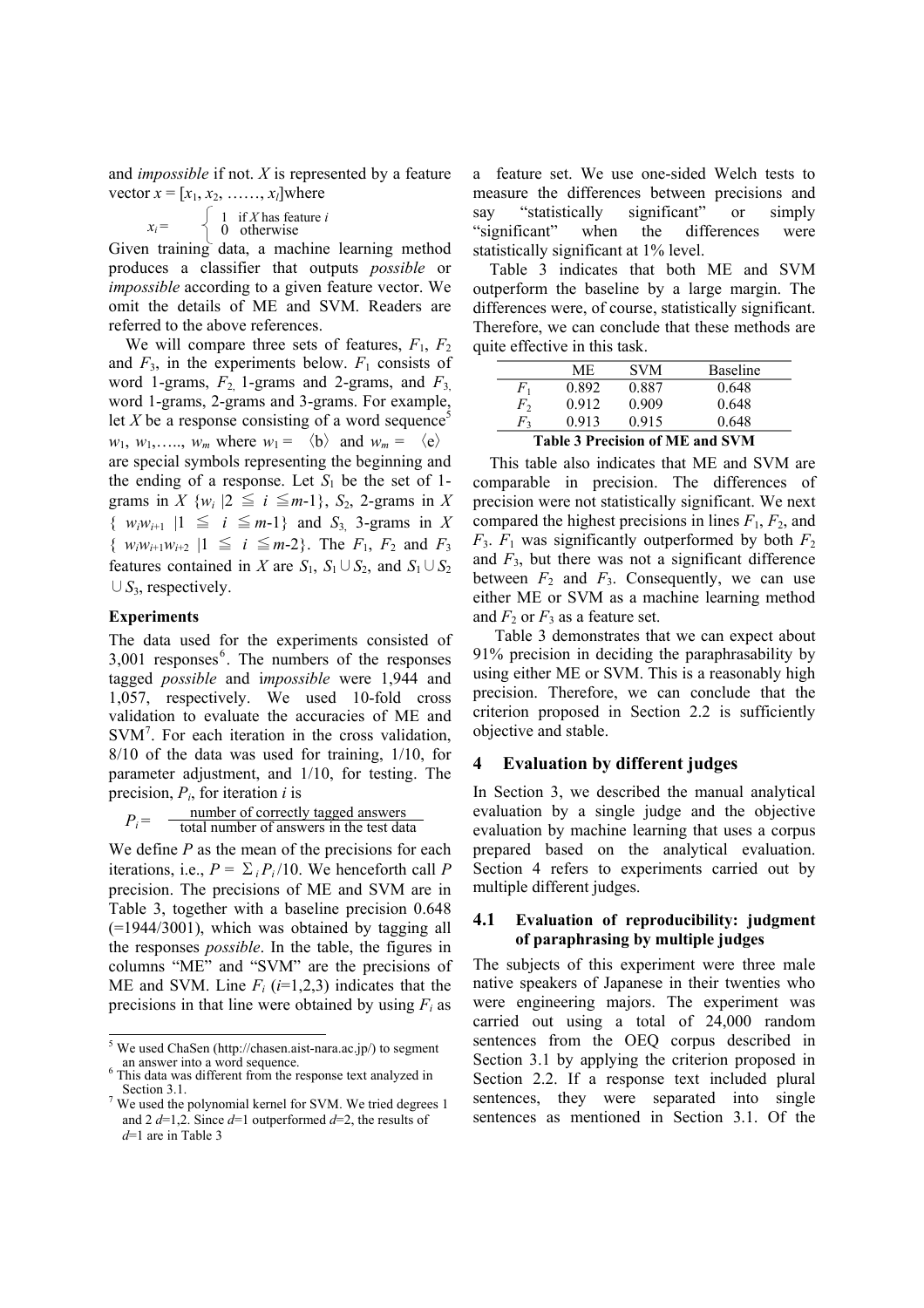24,000 sentences, the three subjects A, B and C were each given 8,000 of them. However, the pairs A and B, B and C, and A and C were each given 4,000 common sentences, so that a variation of sentence totaled 12,000.

As shown in Table 1 in Section 3.1, direct request expressions can be paraphrased with *tehoshii*, therefore, we deal only with the judgment of the second level in Fig.2, namely the paraphrasing into *te-hoshii*. For the evaluation, we prepared a set of work instructions for the subjects, part of which is shown below.

#### **Work instructions**

1) Not only the end expression but also case particles, case particle equivalents and those containing such expressions or expressions of connection are to be paraphrased.

2) If *te-hoshii* is to be changed to a negative request of *shite-hoshiku-nai* (do not want), place the word *negative* at the end.

3) Not only functional words but also content words, furthermore, word order may be changed in paraphrasing

#1 S(ource): 駐車場が少なすぎると思う (We think that there are not enough car parks.) → T(arget): 駐車場を増やしてほしい(We want car parks to be increased.)

The experimental results are given in Table 4, where P means *possible* to paraphrase and NP means *not possible*. KC is the kappa coefficient between subjects (Cohen 1960).

| А     | P    | NP   | Total                                      | КC   |
|-------|------|------|--------------------------------------------|------|
| P     | 2372 | 970  | 3342                                       | 0.48 |
| NP    | 36   | 622  | 658                                        |      |
| Total | 2408 | 1592 | 4000                                       |      |
|       |      |      |                                            |      |
|       |      | NP   | Total                                      | ĸσ   |
| р     | 3123 | 264  | 3387                                       | 0.61 |
| NP    | 171  | 442  | 613                                        |      |
| Total | 3294 | 706  | 4000                                       |      |
|       |      | ◠    |                                            |      |
|       |      | NP   | Total                                      | ĸΓ   |
|       | 2119 | 50   | 2169                                       | 0.49 |
| NP    | 934  | 897  | 1831                                       |      |
| Total | 3053 | 947  | 4000                                       |      |
|       |      |      | <b>Table 4 Results of paraphrasability</b> |      |

**using the criterion** 

Generally, the closer the kappa coefficient is to 1, the higher the degree of agreement is obtained. There is a complete agreement when it is 1. In general, the ranges [0.81-1.00], [0.61-0.80], [0.41- 0.60], [0.21-0.40] and [0.00-0.20] correspond to

full, practical, medium, low, and no agreement, respectively.

Therefore, as Table 4 indicates, the results of the judging and the paraphrasing using the criterion by the three subjects showed that there was substantial agreement between subject A and C, and medium agreement between A and B, and B and C.

These results indicate that the method based on the criterion, whether used by a single judge or by different judges(=subjects) for analysis and experiment, enables requests and non-requests to be distinguished. Therefore, we can conclude that using the criterion enables even untrained people to reproduce the extraction of requests.

Sentences such as #2 and #3 below are examples of sentences that were agreed to be nonparaphrasable. These include expressions of intentions in which the current situation is accepted passively such as #2 "しょうがない(I think that it cannot be helped)," or in which the current situation is actively accepted such as #3 "素晴らしい (are wonderful)". Furthermore, #4 is a sentence that begins with a clear statement of reason "理由は (the reason is)." This indicates that a motive for requests exists, and that a response formed by multiple sentences often composes request-motive adjacency in discourse structure.

#### **Examples of sentences that could not be paraphrased:**

```
#2 必要があれば料金の値上げもしょうがないと
思う。(I think that it cannot be 
helped if rise in charges is 
necessary.) 
#3 車いすの人でも、楽にあちこち一人で買い
物や散歩ができる町、道路で素晴らしい (The 
town and roads are wonderful as even 
people in wheelchairs can do 
shopping by themselves here and 
there with ease and wander about.) 
#4 理由は全体的な発展が望めないので。(The 
reason is that overall development 
cannot be hoped for.)
```
This analysis shows that paraphrasable sentences indicate requests and non-paraphrasable sentences indicate the acceptance of the current situations or the motives for requests.

#### **4.2 Evaluation of effectiveness: judging intention without using the criterion**

To evaluate whether the proposed criterion described in Section 2.2 is effective or not, we carried out an experiment to see if a response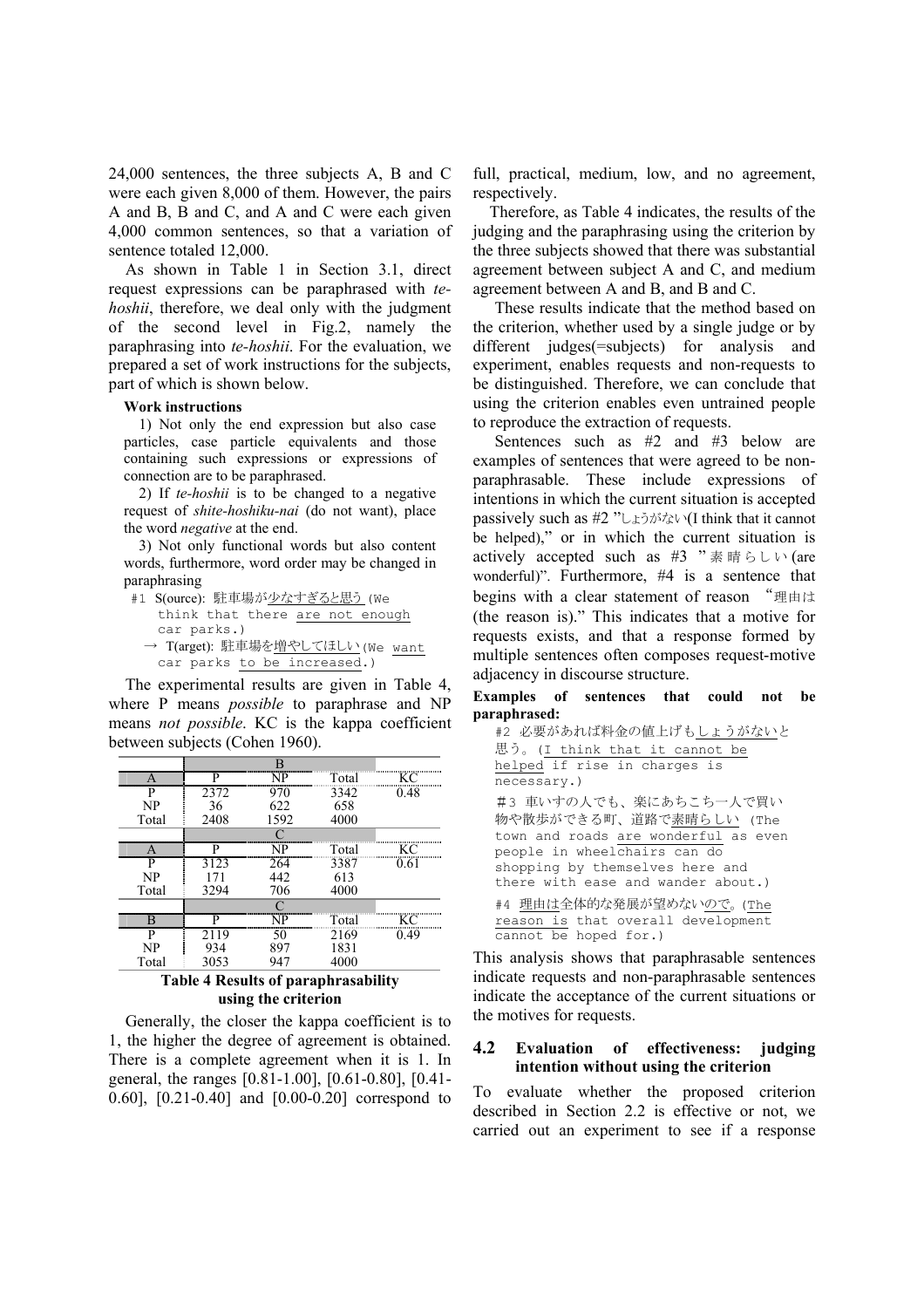shows requests or not without the criterion. The two subjects, D and E, who took part in this experiment were both native speakers of Japanese. Subject D was a male student in his twenties from the education department of a university, and subject E was a female student also in her twenties from the literature department of a university. They used the same data of 4,000 sentences that were used by the subjects B and C in Section 4.1. The subjects D and E did not consult with each other and carried out the work separately. We provided them with the following instructions before asking them to start the work.

- Each response sentence is context-free.
- Judge intuitively, and mark 1 if you think the sentence shows a request, and mark 0 if you do not .
- Make sure to mark either 1 or 0.

The results of the experiment are given in Table 5, where 1 and 0 in the right table correspond to P and NP in Table 4. We show the data again because subjects B and C used the same data as subjects D and E. In Table 5, the kappa coefficient (KC), between D and E is lower than that between B and C. Moreover, it is the lowest among all those given in Tables 4 and 5. The KC of 0.17 means there is no agreement between D and E.

The results indicate the rate of agreement is higher for judgments made using the criterion than for subjective judgments. That is to say, this proves the effectiveness of the criterion.

|            |     |      | Total | В          |      | NP  | Fotal |
|------------|-----|------|-------|------------|------|-----|-------|
|            | 562 |      | 2442  | P          | 2119 | 50  | 2169  |
|            | 39  | 1517 | 1556  | <b>NP</b>  | 934  | 897 | 1831  |
| total      | 601 | 3397 | 3998  | total      | 3053 | 947 |       |
| KC for D&E |     |      |       | KC for B&C |      |     | 49    |

**Table 5 Results for experiment for effectiveness**

#### **4.3 Examination of evaluation results**

We examine here mainly the cases in which no agreement was obtained with respect to paraphrasing in the experiment described in Section 4.1. Table 4 shows the cases where disagreement was considerable. The results for these cases, shown in Table 6, indicate that disagreement is obtained when the sentences are paraphrased into the forms including clauses of cause and reason indicated by "*node*"(because) as #5. The clause is underlined in the target sentence in #5.

| Examinees                                 | A B  | A C  | ВC  |    |
|-------------------------------------------|------|------|-----|----|
| No. of paraphrase includes node           | 648  | 224  | 89  |    |
|                                           |      | 645  | 194 |    |
| subject                                   | в    |      |     |    |
|                                           |      |      | 30  | 86 |
| No. of disagreed paraphrasing             | 1006 | 435  | 984 |    |
| Rates of <i>node</i> in disagreements (%) | 64 4 | 51.5 | 9.0 |    |

**Table 6 Disagreed paraphrase including cause and reason clauses "***node***"** 

| #5 S:狭い道路をますます狭くしている。(A narrow         |
|----------------------------------------|
| road is made even narrower)            |
| T: 狭い道路をますます狭くしているので(node)、            |
| どうにか <u>してほしい。</u> (Because the narrow |
| road is made even narrower, I would    |
| like to see something done about       |
| it.)                                   |

The source sentence #5 is a statement showing the condition of the road being narrow. This statement can be seen as a motive for a request in the target sentence of #5. That is to say, the source sentence #5 itself shows not the content of a request but the "motive for request." The three subjects disagreed in their judgments on whether or not the "motive for request" sentence was paraphrasable as shown in the bottom line of Table 6. As the table indicates, disagreement rates of 64.4%, 51.5%, and 9.0% were obtained between A and B, A and C, and B and C. The reason for these high disagreement rates was that we did not give clear directions in the work instructions. The sentences which the paraphrasing includes "*node"* are not requests and should not be extracted. This means these sentences should have been considered to be nonparaphrasable.

On the other hand, with regard to "motive for request" sentences, there was an example #1 in Section 4.1 in which the work instructions requested the subjects to paraphrase such a sentence. That is, the work instructions suggested that the source sentence #1 "I think that we do not have enough car parks" is a motive for the request "I want car parks to be increased." This kind of inadequate instruction led to instability in the work done and might have increased the disagreement rates obtained in the judgment.

However, according to the data prepared by the expert referred to in Section 3.2, "motive for request" sentences cannot be paraphrased into *tehoshii*, and machine learning has confirmed that the data are objective. Therefore, it can be considered that the work of removing "motive for requests" sentences can be done stably. This means